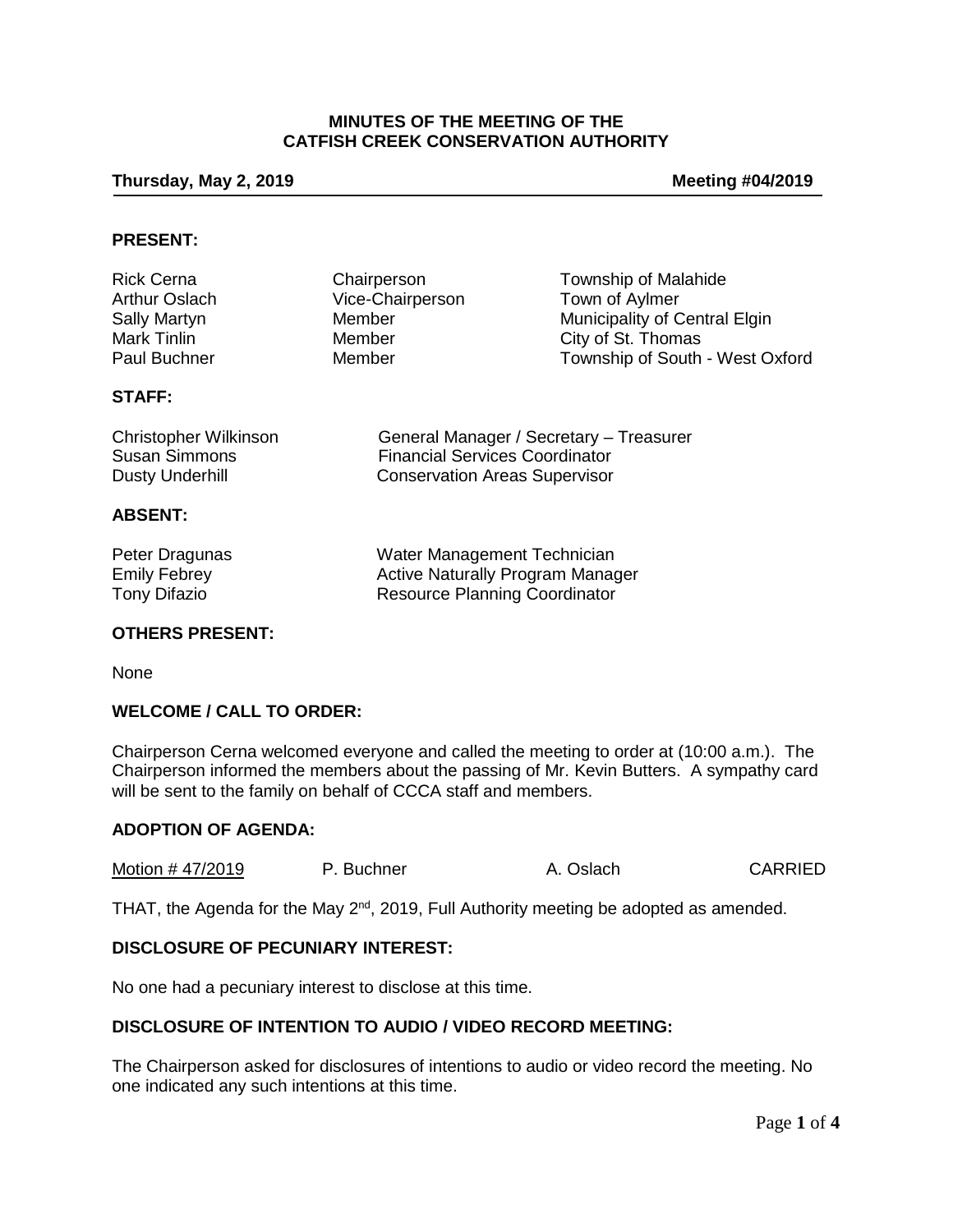# **ADOPTION OF MINUTES:**

| <u>Motion # 48/2019</u>                                                                                             | S. Martyn                                                                                            | P. Buchner | <b>CARRIED</b> |
|---------------------------------------------------------------------------------------------------------------------|------------------------------------------------------------------------------------------------------|------------|----------------|
| circulated.                                                                                                         | THAT, the Minutes of Full Authority Meeting #03/2019 (April 11 <sup>th</sup> , 2019), be accepted as |            |                |
| <b>BUSINESS ARISING FROM MINUTES:</b>                                                                               |                                                                                                      |            |                |
| None                                                                                                                |                                                                                                      |            |                |
| <b>PUBLIC / SPECIAL DELEGATIONS:</b>                                                                                |                                                                                                      |            |                |
| None                                                                                                                |                                                                                                      |            |                |
| <b>REPORTS:</b>                                                                                                     |                                                                                                      |            |                |
| and resolved.                                                                                                       | Report FA 19/2019 - March Summary of Revenue & Expenditures was presented, discussed,                |            |                |
| Motion # 49/2019                                                                                                    | P. Buchner                                                                                           | A. Oslach  | <b>CARRIED</b> |
| THAT, Report FA 19/2019, be noted and filed.                                                                        |                                                                                                      |            |                |
|                                                                                                                     | Report FA 20/2019 - Accounts Payable was presented, discussed, and resolved                          |            |                |
| Motion # 50/2019                                                                                                    | P. Buchner                                                                                           | M. Tinlin  | <b>CARRIED</b> |
| FA 20/2019.                                                                                                         | THAT, Accounts Payable totaling \$43,871.22, be approved for payment as presented in Report          |            |                |
| Report FA 21/2019 - Proposed Changes to the Conservation Authorities Act. was presented,<br>discussed, and resolved |                                                                                                      |            |                |
| Motion # 51/2019                                                                                                    | M. Tinlin                                                                                            | A. Oslach  | <b>CARRIED</b> |
|                                                                                                                     | THAT the members receive Report FA 21/2019 for information; and further,                             |            |                |
|                                                                                                                     | THAT Report FA 21/2019 be submitted to the appropriate Environmental Registry consultations.         |            |                |
| and resolved                                                                                                        | Report FA 22/2019 - 50% Reduction in Provincial Transfer Payment was presented, discussed,           |            |                |
| Motion # 52/2019                                                                                                    | A. Oslach                                                                                            | M. Tinlin  | <b>CARRIED</b> |
|                                                                                                                     | THAT staff report FA 22 / 2019 be received for information; and further,                             |            |                |

THAT staff update the Catfish Creek Conservation Authority (CCCA) budget to reflect the proposed amendments.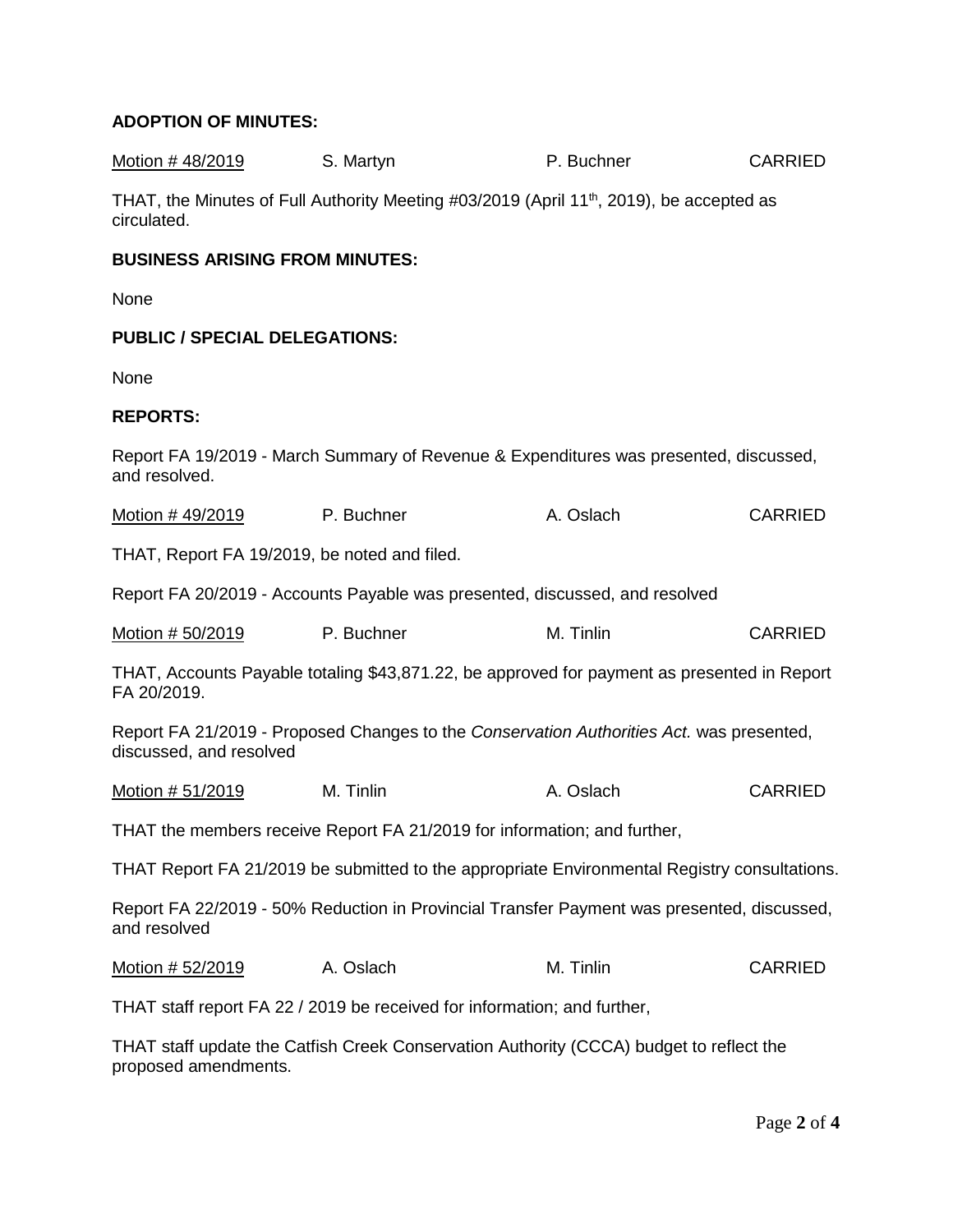# **GENERAL MANAGER / SECRETARY - TREASURER'S REPORT:**

The General Manager advised he is attempting to secure a meeting with Jeff Yurek, MPP Elgin—Middlesex—London, to discuss the funding for 2019 - 2020. A media release will also be circulated to members prior to sending to the local media.

### **UNFINISHED BUSINESS:**

None

### **CHAIRPERSON'S / BOARD MEMBER'S REPORT:**

None

#### **NOTICE OF MOTIONS / NEW BUSINESS:**

None

#### **CORRESPONDENCE:**

- a) Copied:
	- Forests Ontario an e-mail notifying the CCCA that the 50 Million Tree Program had been cancelled.
- b) Not Copied:
	- None

| Motion # 53/2019<br>M. Tinlin | S. Martyn | <b>CARRIED</b> |
|-------------------------------|-----------|----------------|
|-------------------------------|-----------|----------------|

THAT, the Copied Correspondence for April, 2019, be noted and filed.

### **COMMITTEE OF THE WHOLE:**

| Motion # 54/2019                                                                                                                  | M. Tinlin | A. Oslach  | <b>CARRIED</b> |  |  |
|-----------------------------------------------------------------------------------------------------------------------------------|-----------|------------|----------------|--|--|
| THAT, the Full Authority adjourn to the Committee of the Whole to discuss one (1) contract<br>negotiation matter at (11:05 a.m.). |           |            |                |  |  |
| Motion # 55/2019                                                                                                                  | M. Tinlin | A. Oslach  | <b>CARRIED</b> |  |  |
| THAT, the Committee of the Whole rise and report at (10:50 a.m.).                                                                 |           |            |                |  |  |
| Motion # 56/2019                                                                                                                  | S. Martyn | P. Buchner | <b>CARRIED</b> |  |  |

THAT, the Full Authority approve the amended contract proposals submitted by Yates Electrical and Langs Contracting.